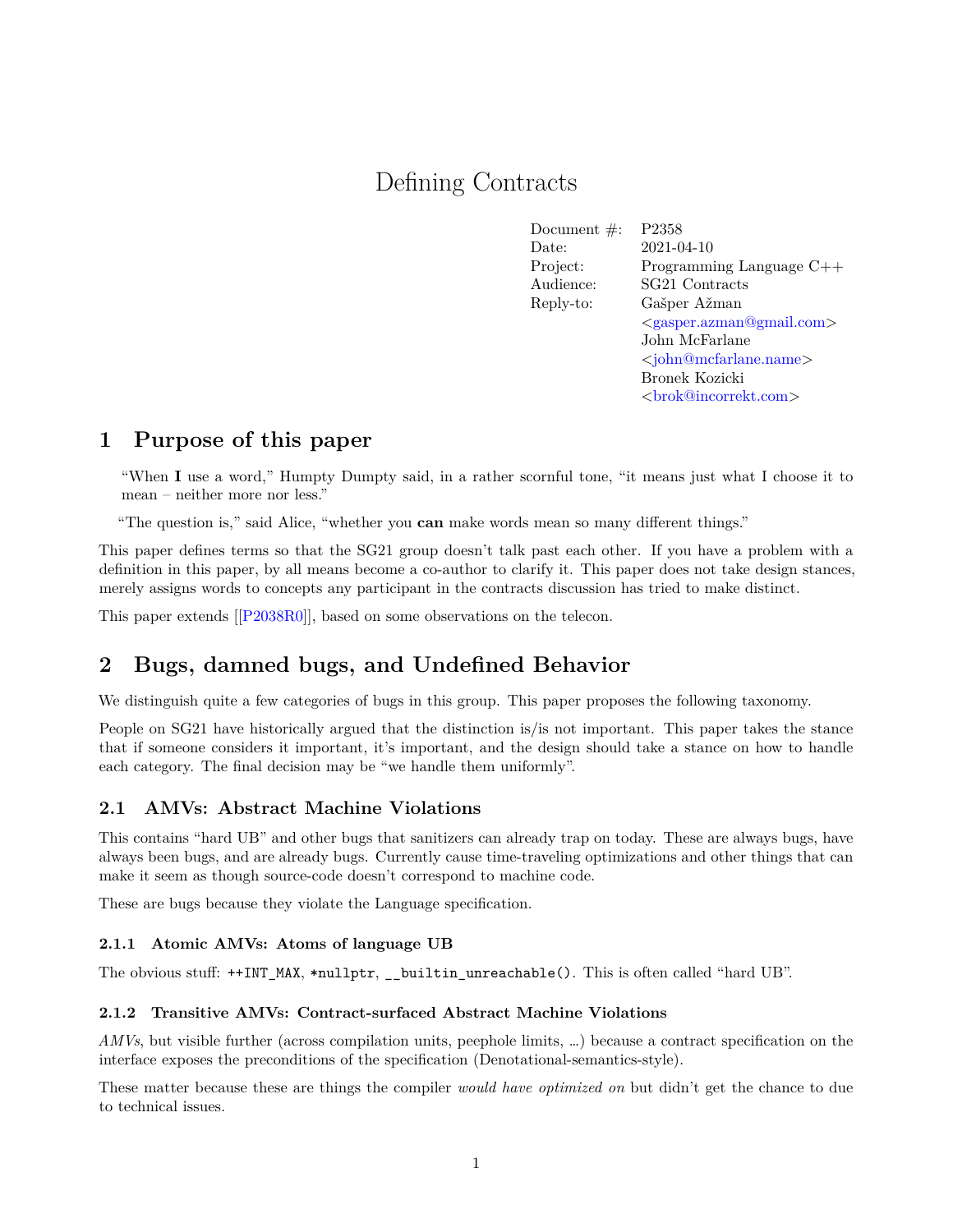These bugs violate both the abstract machine and the interface specification.

#### **2.1.2.1 Examples**

- $-$  [[pre: dst != nullptr]]
- [[pre: is\_aligned(\*p, cacheline\_size)]] on the interface of a function that wraps a shared-library interface.
- [[pre: survives\_callback\_time(\*callback\_pointer)]] on void register\_async\_callback(callback\_ptr). This kind are **AMVs down-the-line** - won't occur in the function, but will occur later.

#### **2.2 BizBugs: Violations of a Business Specification**

These are bugs that *wouldn't* result in a violation of the abstract machine (to orthogonalize the term), but signal business logic bugs. Sending an order with an invalid order ID, or stable\_sort() not being actually stable are examples of such bugs.

**Note:** This paper discourages the use of the term **library UB**, because that term contains both *AMVs down-the-line* and *[Hyrum's Law-style](www.hyrumslaw.com)* violations. Using the term *Library UB* has sucked many an hour of this SG and the authors wish to put a stop to that.

#### **2.2.1 Checkable BizBugs: Contract-surfaced Violations of a Business Specification**

These are *BizBugs*, but machine-checkable through a supplied contract specification. [[post: order\_id != "[invalid]"]] and [[pre: all elements are unique(first, last)]] are possible specifications that could surface such bugs.

#### **2.3 HyrumBugs: Use of Unspecified parts of an interface**

These are especially insidious, because *the code obviously works, look at the integration tests*, but could stop working if the implementation of the used library changes within the bounds of its published specification. Adding contracts to an interface can expose HyrumBugs and expose the existence of code that works correctly "by accident".

#### **2.3.1 Example**

This works on libstdc++ (and is handy for asserting that the guard actually locks the correct mutex):

```
bool locks(std::lock_guard<std::mutex> const& g, std::mutex const& m) {
    return std::bit_cast<std::intptr_t>(g) == std::bit_cast<std::intptr_t>(&m);
}
```
### **2.4 Contract Bugs: Bugs in contract specifications**

These are bugs where the actual specification is wrong. Acknowledging the existence of these is important because we have to have a way of testing for these.

## **3 Other Phenomena**

#### **3.1 Contract Smoothing**

Some preconditions are only *AMVs* depending on control flow:

```
int select(bool c, int* x, int* y)
[[pre: x != nullptr]][[pre: y != nullptr]]
{
```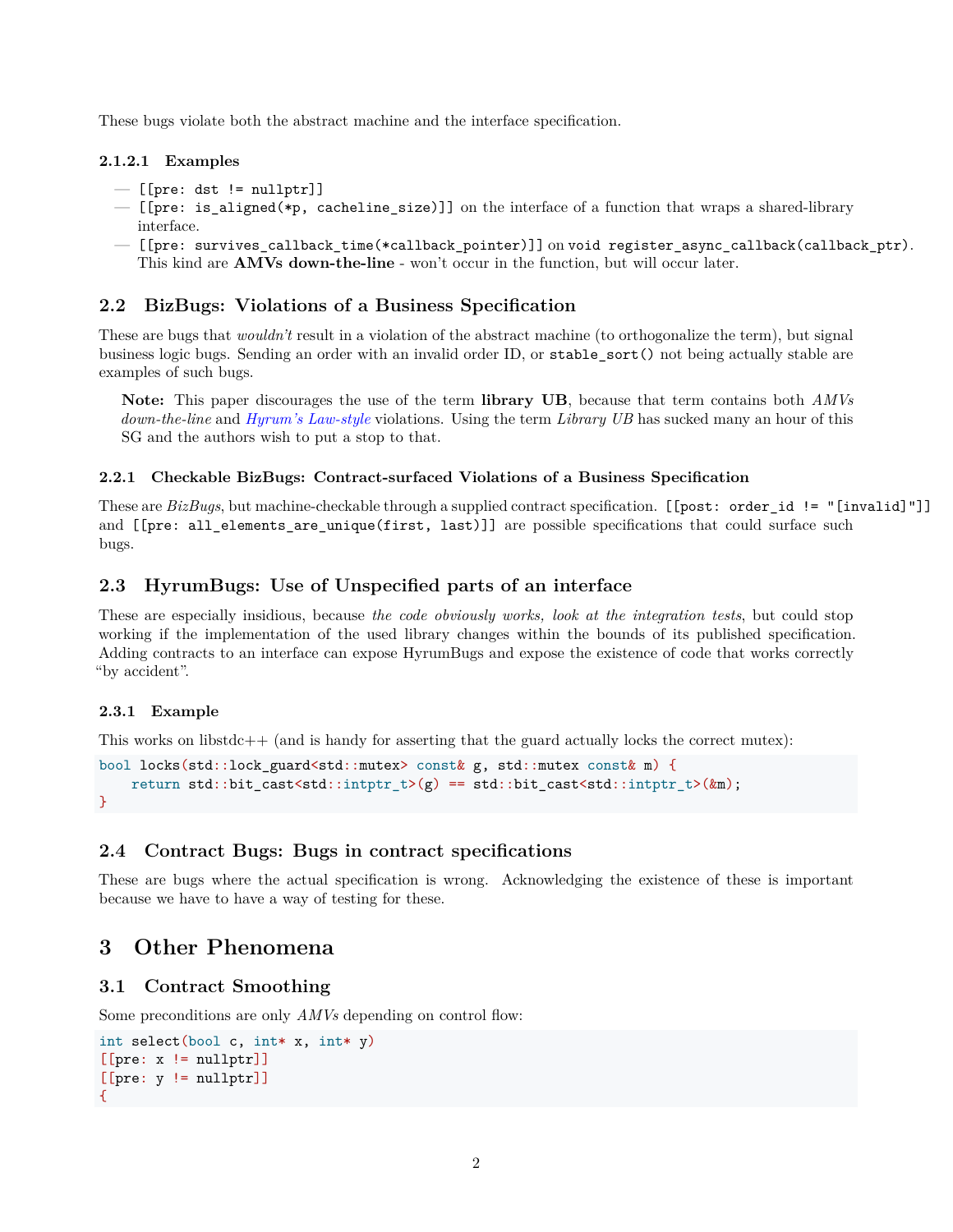return  $c$  ? \*x : \*y; }

The contract specification *smoothes* the space of detectable bugs from a conditional:

 $[$ [pre: c ? (x != nullptr) : (y != nullptr)]]

to the saner requirement that both always be non-null. Another example is the contract on memcpy(dest, src, count), where both src and dest must be valid pointers even if count == 0.

Contract smoothing is a source of *HyrumBugs*.

## **4 Effects of Detected Contract Violations**

In this group we've sometimes had trouble agreeing what various terms for "what happens when we detect a contract violation at runtime".

Handlers have been explored in detail in [[\[P2339R0](#page-3-1)]]; this paper tries to give unambiguous names for the possible behaviors.

This paper proposes the following taxonomy:

### **4.1 Undefined Behavior**

The compiler is allowed to assume a contract violation won't happen.

```
// <contracts>
#ifdef I_SOLEMNLY_SWEAR_I_TRUST_UBSAN
[[gnu:always_inline]] inline void violation_handler(diagnostic-information) {
   std::assume(false);
    // or
    __builtin_unreachable();
}
#endif
```
and assume link-time optimization.

This is what [[[P2064R0\]](#page-3-2)] argues is a bad idea. The authors think allowing this is not a bad idea, but some of them wouldn't use it on production builds.

#### **4.2 Unspecified Behavior**

The compiler is not allowed to assume anything about what happens when a contract violation happens.

```
// <contracts>
extern void violation_handler(diagnostic-information);
```
This formulation has interactions with noexcept which any design permitting throwing needs to address. Selecting it makes the design a bit more complicated.

#### **4.3 Unspecified but can't throw**

```
// <contracts>
extern void violation handler(diagnostic-information) noexcept;
```
This formulation is the simplest answer to *how do violation handlers interact with noexcept functions* - they never throw. Still allows continuing after a violation.